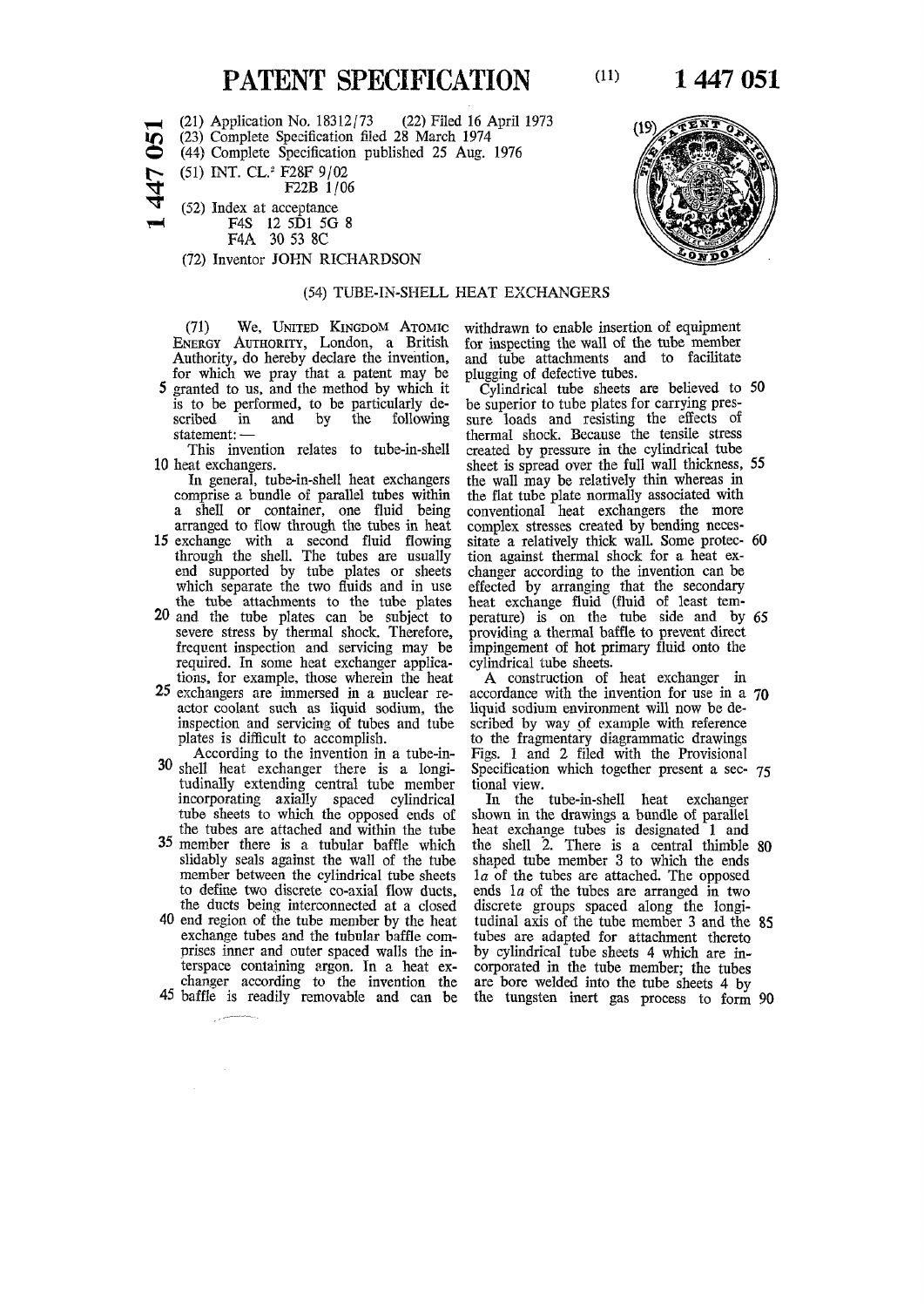crevice free welds. In the tube member 3 there is a readily removable tubular baffle 5 which slidably seals against the wall of the tube member between the groups of

- 5 the tube end attachments to define two discrete co-axial coolant flow ducts 6 and 7. The co-axial coolant flow ducts 6 and 7 are interconnected by the heat exchange tubes. The tubular baffle 5 is double wal-
- 10 led to define an argon filled interspace for reducing heat transfer through the baffle and there is a flexible expansible region *5a*  in the inner wall to prevent distortion of the baffle by differential thermal expansion
- 15 of the two walls. A cylindrical baffle 8 is provided to prevent direct impingement of primary coolant fluid on the tube member 3 and tube sheets 4 and thereby attentuate thermal shock.
- 20 In use, primary coolant fluid flows vertically downwardly through the shell 2 over the tube bundle. The secondary fluid flows downwardly through the duct 6 of the baffle 5 thence upwardly through the heat
- 25 exchange tubes 1 and the outer duct 7. By removing the baffle 5 access can be gained to the tube member for inspection of welds and if necessary for plugging any defective tubes.
- 30 In greater detail, the heat exchanger is arranged to depend from the roof (designated 9) of the vault of a nuclear reactor construction. The vault contains the reactor core submerged in liquid sodium at ap-
- $35$  proximately  $600^{\circ}$ C and the heat exchanger is immersed in the sodium the level of the sodium being designated 'L' in the drawing. The exchanger has a housing 10 (shown in broken line) which has an inlet
- 40 port 11 formed by a horizontal duct 12 for primary sodium and an outlet port 13 in the base region. An internal plenum 14 for distributing primary fluid flow uniformly around the heat exchanger is hounded by
- 43 the baffle 8 and a perforated baffle 15. A perforated horizontal grid plate 16 effects a uniform flow profile to the tube bundle. After flowing downwardly through the tube bundle the primary fluid enters a discharge
- 50 plenum 17 which is arranged to pass some flow into the upper regions of the pool of sodium and the remainder to mix in the lower pool regions. A further grid assembly 18 is provided above the inlet port level 55 to reduce flow turbulence with the plenum
- to requee how turbulence with the premum disturbance which induces gas entrainment in the sodium. A cylindrical sleeve 19 ver $t_{\text{total}}$  is sourced in the shell is actuated from EXECUTE THE REAL TRANSMITTED IN A CONSIDER THE CONSIDERATION CONTACT THE CONSIDERATION OF THE VALUE OF THE VALUE OF THE CONSTRUCTION OF THE CONSTRUCTION OF THE CONSTRUCTION OF THE CONSTRUCTION OF THE CONSTRUCTION OF THE CO
- above the root of the valit to provide cuton and coarse now control by variably obturating the inlet port 11. Heat exchange  $\cosh 20$  are for use when the reactor has become inoperative to remove decay heat 65 to outside the vault. Inlet and outlet ports

21, 22 for the secondary sodium are located above the roof 9 of the vault. A drain tube 23 extends from the base within the tube member 3 to a drain facility situated between two spaced annular seals 70 24, 25 which close the upper end of the duct 7. Sodium can be discharged from the tube member 3 by way of the drain tube 23 and drain facility by pressurising the upper regions with argon gas. The tube 75 member 3 has a removable top cover 26 to enable the tubular baffle 5 to be withdrawn into a steel containment flask and thus expose the internal wall of the cylindrical tube sheets 4 and the tube ends for 80 inspection and repair by suitable equipment. Advantages derived from the invention in such a nuclear reactor application comprise:

(a) the inside surface of the tubular 85 member 3 can be visually inspected by television camera or endoscope,

(b) crack development can be detected by stress wave emission,

(c) tube wall thickness can be inspected 90 by eddy current techniques,

(d) tubes can be examined for leakages by temporarily plugging tube ends and checking for depressurisation, and

(e) defective tubes can be closed by 95 plug welding both ends. Such techniques are carried out in an

argon/sodium vapour environment at approximately 200°C.

In an alternative construction the heat 100 exchange tubes are of helical form. Exchangers having helically wound tubes have the advantage that a smaller number of tubes are required to achieve the desired heat transfer rate but they have the 105 disadvantage that the secondary fluid flow is subject to high pressure drop.

WHAT WE CLAIM IS: —<br>1. A tube-in-shell heat tube-in-shell heat exchanger wherein there is a longitudinally extending 110 central tube member incorporating axially spaced cylindrical tube sheets to which the opposed ends of the tubes are attached, there being within the tube member a tubular baffle which slidably seals against 115 the wall of the tube member between the cylindrical tube sheets to define two discrete co-axial flow ducts, the ducts being interconnected at a closed end region of the tube member by the heat exchange 120 tubes and wherein the tubular baffle comprises inner and outer spaced walls, the interspace containing argon.

2. A heat exchanger according to claim 1 wherein the inner wall of the tubular 125 baffle has a flexible expansible region.

3. A nuclear reactor construction having a core submerged in a pool of liquid metal within a closed vault and a tube-inshell heat exchanger according to anyone 130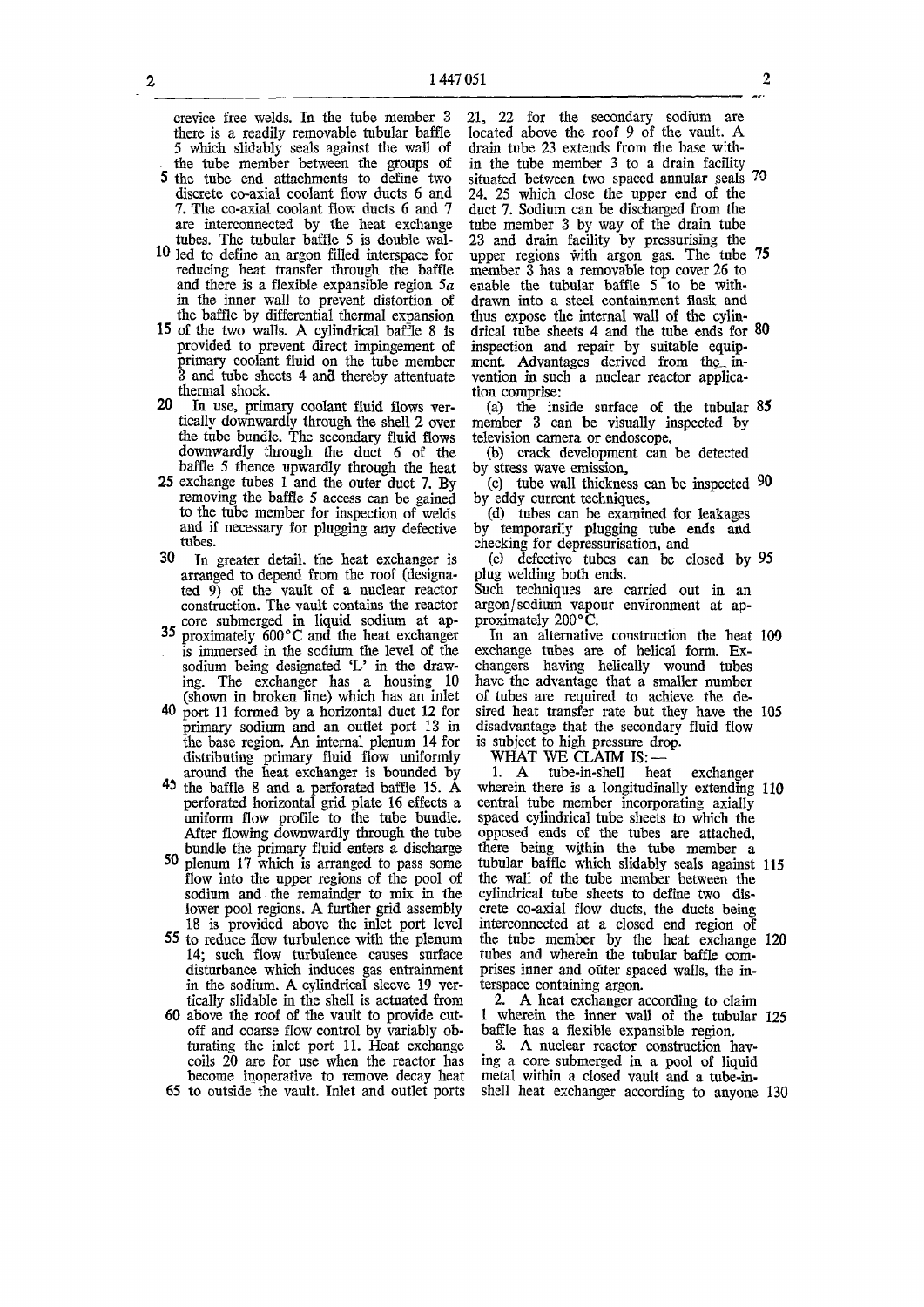of the preceding claims, the heat exchanger being contained in a housing depending from the roof of the vault, the heat exchange tubes being disposed vertically and **5** submerged in the liquid metal.

4. A nuclear reactor construction according to claim 3 wherein the heat exchanger shell has a radial inlet port for liquid metal, and wherein there is a cylin-

10 drical sleeve slidable along the longitudinal axis of the shell for variably obturating the inlet port.

5. A nuclear reactor construction according to claim 4 wherein there is a

15 cylindrical baffle encircling the tube member and disposed to prevent direct impingement of liquid flowing through the inlet port on to the cylindrical tube sheets. 6. A nuclear reactor construction

according to any one of claims 3, 4 and 5 20 wherein there is a drain tube extending from the closed lower end region of the tube member to a drain facility situated between two spaced annular seals which close the upper end of the outer duct of 25 the co-axial fluid flow ducts.

7. A tube-in-shell heat exchanger substantially as hereinbefore described with reference to the drawings accompanying the Provisional Specification.  $\frac{1}{2}$  30

8. A nuclear reactor construction substantially as hereinbefore described with reference to the drawings accompanying the Provisional Specification.

## L. A. DUNNILL. Chartered Patent Agent. Agent for Applicants.

Printed for Her Majesty's Stationery Office by The Tweeddale Press Ltd., Berwick-upon-Tweed, 1976. Published at the Patent Office, 25 Southampton Buildings, London, WC2A 1AY, from which copies may be obtained.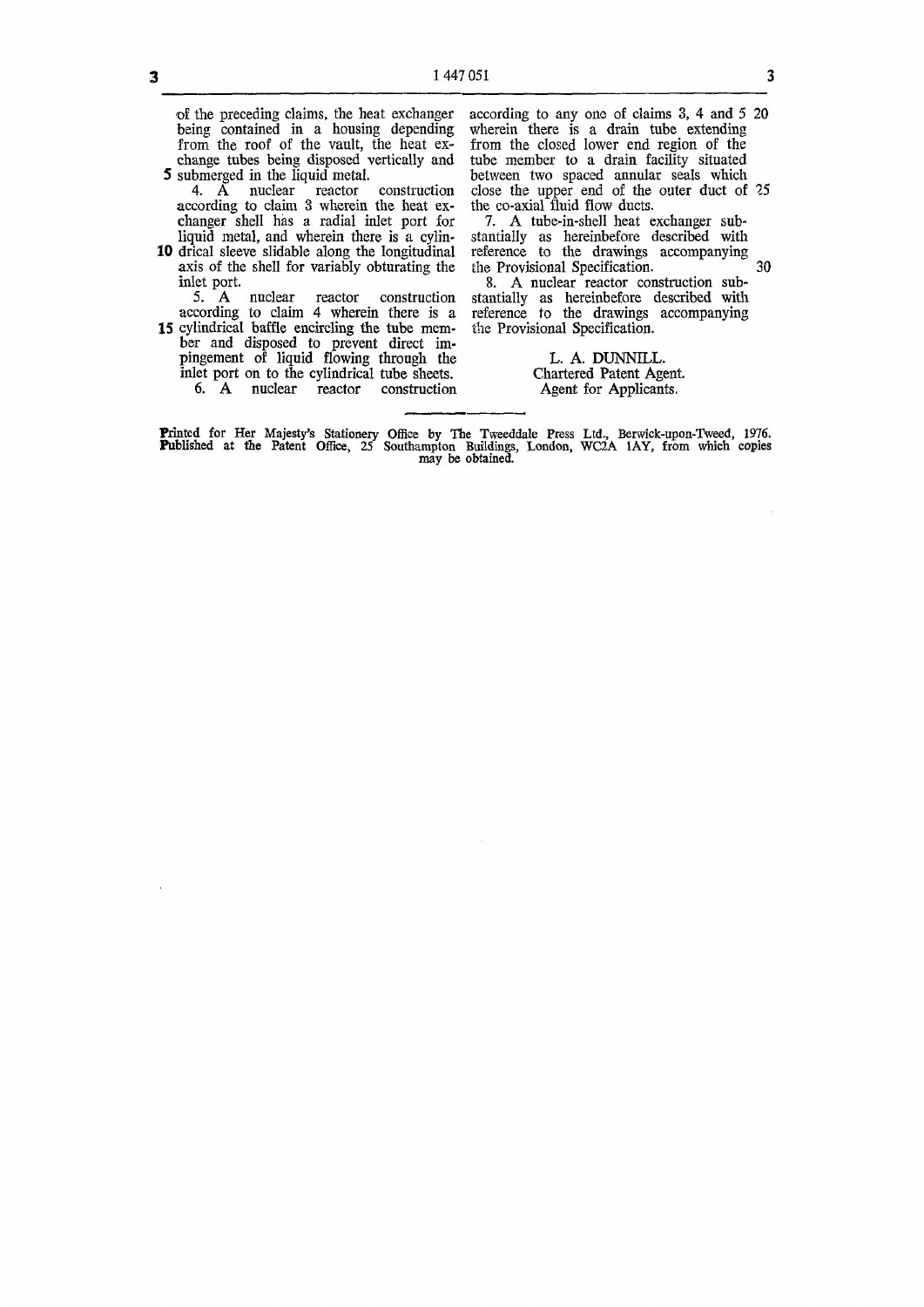| 447 051

 $\label{eq:2} \frac{1}{2} \sum_{i=1}^n \frac{1}{2} \sum_{j=1}^n \frac{1}{2} \sum_{j=1}^n \frac{1}{2} \sum_{j=1}^n \frac{1}{2} \sum_{j=1}^n \frac{1}{2} \sum_{j=1}^n \frac{1}{2} \sum_{j=1}^n \frac{1}{2} \sum_{j=1}^n \frac{1}{2} \sum_{j=1}^n \frac{1}{2} \sum_{j=1}^n \frac{1}{2} \sum_{j=1}^n \frac{1}{2} \sum_{j=1}^n \frac{1}{2} \sum_{j=1}^n \frac{1}{$ 

 $\sim$ 

 $\ddot{\phantom{a}}$ 

 $\bar{z}$  $\ddot{\phantom{a}}$ 

J.

 $\bar{\mathcal{A}}$ 

 $\frac{1}{2}$ 

 $\bar{z}$ 

 $\ddot{\phantom{a}}$ 

 $\bar{z}$ 

 $\bar{z}$ 

2 SHEETS This drawing is a reproduction of<br>the Original on a reduced scale.<br>SHEET |